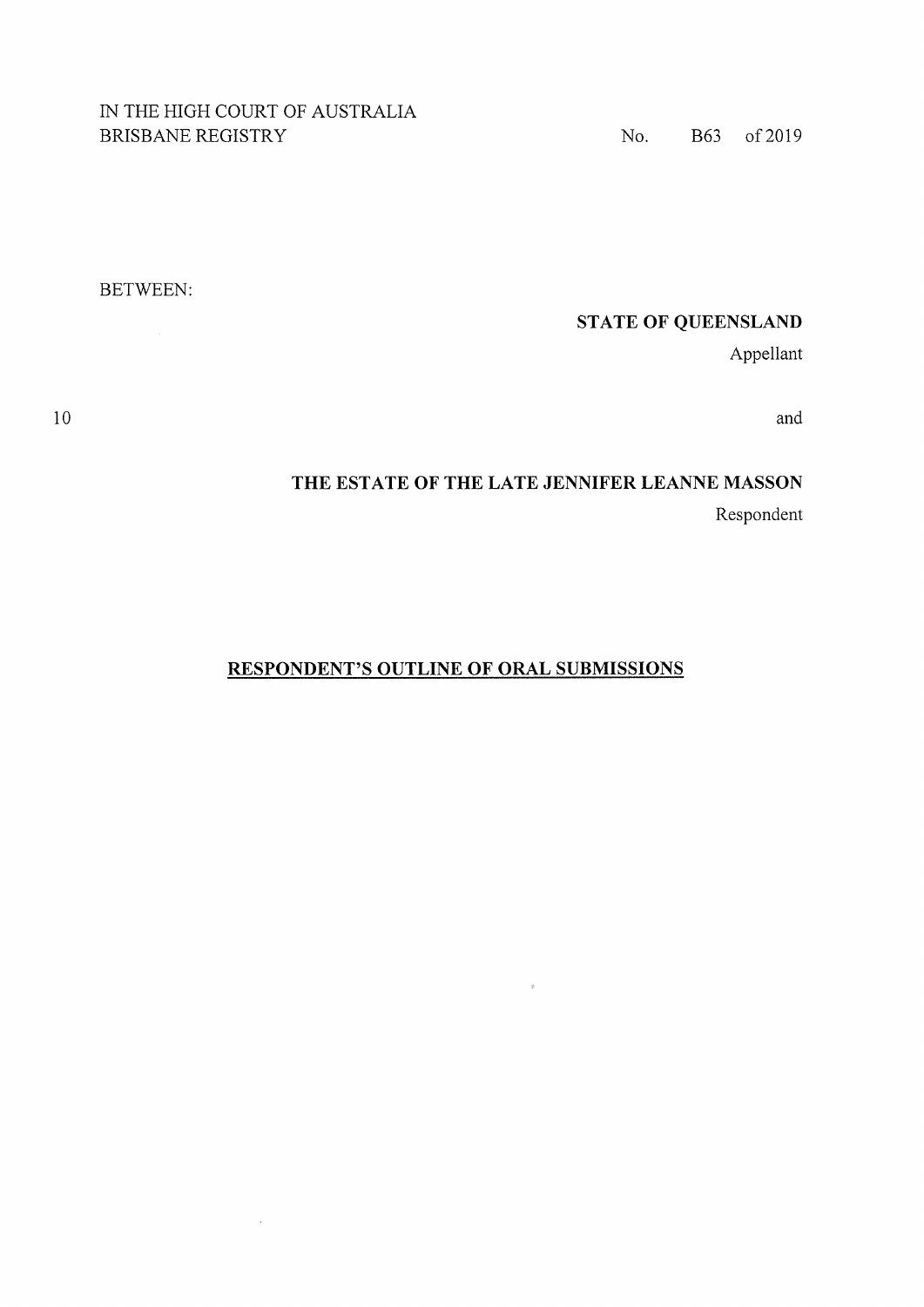*These submissions are in a form suitable for publication on the internet.* 

**1** Upon arrival of the QAS, Ms Masson was so deprived of oxygen that she was 'near the point of dying'; she was blue in the face and unresponsive with an almost non-existent respiratory rate of 2 retracted breaths per minute: CAB p 9-10 [10], p 22 [64].

**<sup>2</sup>**Mr Peters' decision-making process halted once he measured Ms Masson's heart rate. He administered salbutamol for 21 minutes until she went into cardiac arrest. Only then did he administer adrenaline, which saved her life: CAB p 9 [14], p 11 [21].

**3** Mr Peters based his actions on the notion that adrenaline could not be used on a patient with a fast heartbeat: see CAB pp 42-43 [145]. That notion was not supported by any expert 10 who gave evidence at trial.

**<sup>4</sup>**Following a comprehensive review of the whole of the evidence, the Court of Appeal correctly recognised adrenaline's superiority made it the only reasonable response to an asthmatic patient who was as close to dying as Ms Masson was: CAB p 100 [167]-[168].

**5** The Court of Appeal conducted a proper *Shirt* inquiry which included a consideration of the significant risk of salbutamol being an inferior drug for bronchodilation ( confirmed by Ms Masson's unresponsiveness and the undisputed causation finding). By reference to the common law standard of reasonableness, it found Mr Peters had breached his duty of care.

### **Mr Peters failed to consider adrenaline**

**<sup>6</sup>**With the words *"[c]onsider adrenaline",* the CPM required ambulance officers to 20 balance the potential risks and benefits of adrenaline in response to a case of "imminent arrest", which in a choice between two drugs also requires the balancing of salbutamol's risks and benefits: CAB pp 38-39 [126]-[127], p 70-71 [24]; Response [36]-[37].

7 The Court of Appeal impeccably discharged its function in conducting a review of the trial *(Fox v Percy* (2003) 214 CLR 118, 125-129 [22]-[30]; *Warren v Coombes* (1979) 142 CLR 531, 551), concluding that Mr Peters had failed to consider either drug's potential risks due to his mistaken belief that he was not permitted to administer adrenaline until Ms Masson became bradycardic: CAB pp 73-80 [40]-[66] (esp. [65]), pp 97-98 [151]-[156], p 98 [159]; Response [38]-[52].

**<sup>8</sup>**The trial judge's misguided finding that salbutamol's negative risks were irrelevant to 30 the breach inquiry (CAB p 23 [69]) led to his Honour's determinative error in reasoning that Mr Peters' decision-making process could reasonably halt once he measured Ms Masson's heart rate and blood pressure (see CAB p 41 [140]).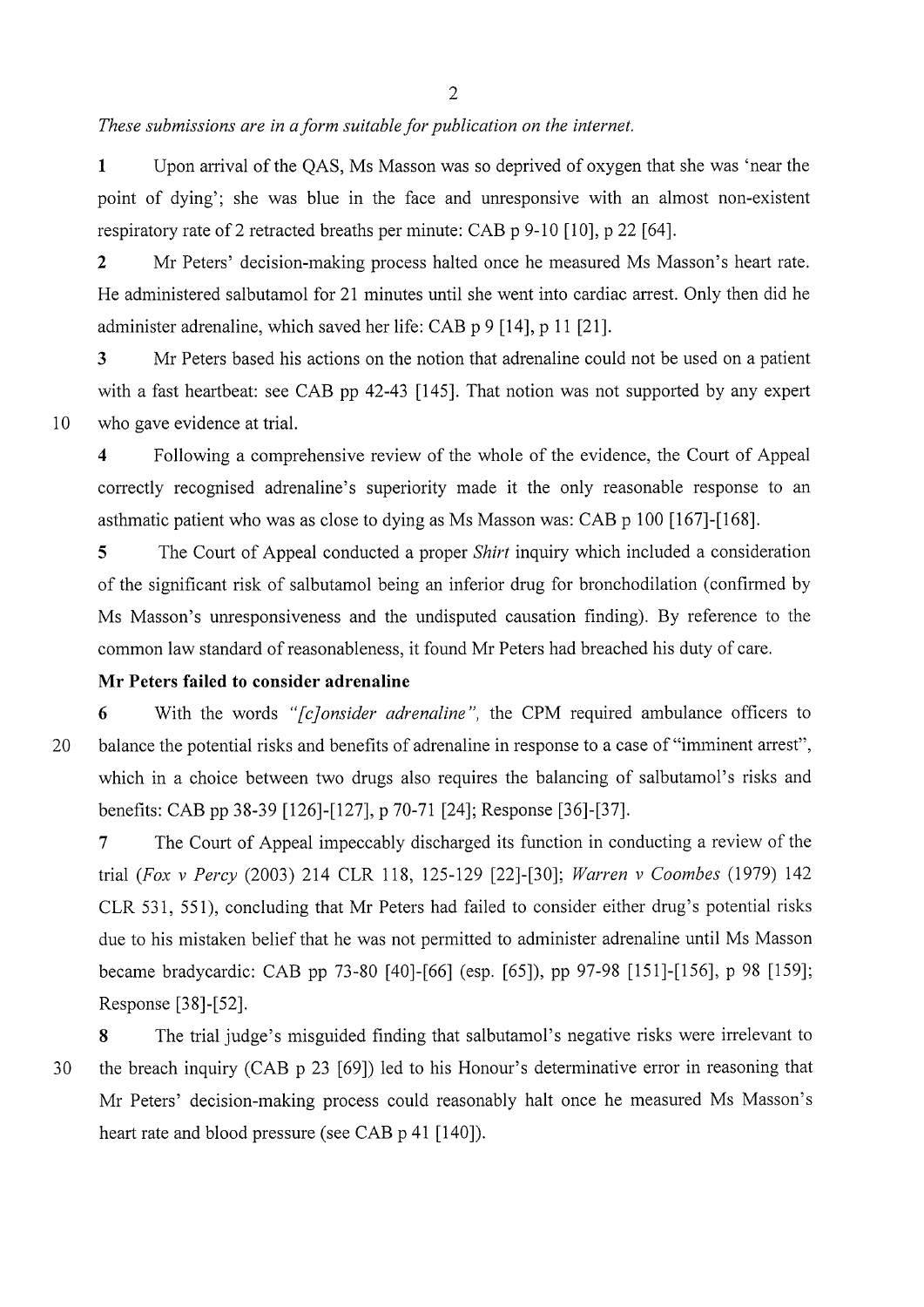**9** In correcting this error, the Court of Appeal did not disturb his Honour's acceptance of Mr Peters' truthfulness as a witness (See *State Rail Authority (NSW) v Earthline Constructions Pty Ltd (In liq)* (1999) 73 ALJR 306, 321 [63]-[64], 332-3 [94]-[95], 340 [148]; cf. *Abalos v Australian Postal Commission* (1990) 171 CLR 167, 179), but rather recognised that Mr Peters' immediate rejection of adrenaline on the basis of Ms Masson's high heart rate and blood pressure did not amount to a consideration of adrenaline as required by the CPM and by the common law standard of reasonableness: CAB p 80 [61]-[66], p 97 [151]; Response [53]- [58].

10 Mr Peters' decision to administer twice the maximum dosage of salbutamol (an action 10 uncontaminated by "legal forum and review": see CAB pp 42-43 [145]-[146]), despite salbutamol's risks of tachycardia and tachyarrhythmias (see CAB p 72 [29], p 97 [152]), further demonstrated his mistaken belief: CAB p 98 [156], [159].

#### **The use of adrenaline was the only reasonable response**

**11** There was no defect in the Court of Appeal's approach in finding an ambulance officer would have lacked a reasonable basis to administer salbutamol to Ms Masson in her critical condition: CAB p 100 [167].

**12** Adrenaline's superiority over salbutamol in achieving a fast and effective dilation of the bronchial passages was understood and endorsed by the medical profession in 2002: CAB p 20 [55]-[56], pp 98-99 [160].

20 **13** Clearly reflected in the CPM was the relevant endorsement of this medical fact; the opinion of the QAS that adrenaline is more effective than salbutamol in cases of "imminent arrest": CAB p 33 [106], p 32 [100], pp 72-73 [34]-[36], p 98 [153]-[155], p 99 [162].

**14** The reasonable approach to considering adrenaline would be to follow the opinion of the QAS that salbutamol carries the risk of being an inferior drug for asthmatic patients with extreme oxygen deprivation and, with nothing in the CPM to suggest adrenaline's superiority diminished due to a fast heartbeat (CAB pp 79-80 [60], p 98 [155]), to administer adrenaline to Ms Masson in her near-death condition: CAB p 99 [162], p 100 [167]; Response [59]-[62].

**15** An alternative approach to considering adrenaline, proposed by the Appellant, would be for an ambulance officer to deliberately depart from the opinion of the QAS and to administer 30 salbutamol, relying on an external body of specialist physician opinion which he or she had inexpertly interpreted as indicating against the use of adrenaline: see Reply [21]-[22]. The reasonableness of this second hypothetical approach was dismissed in *obiter* by the Court of